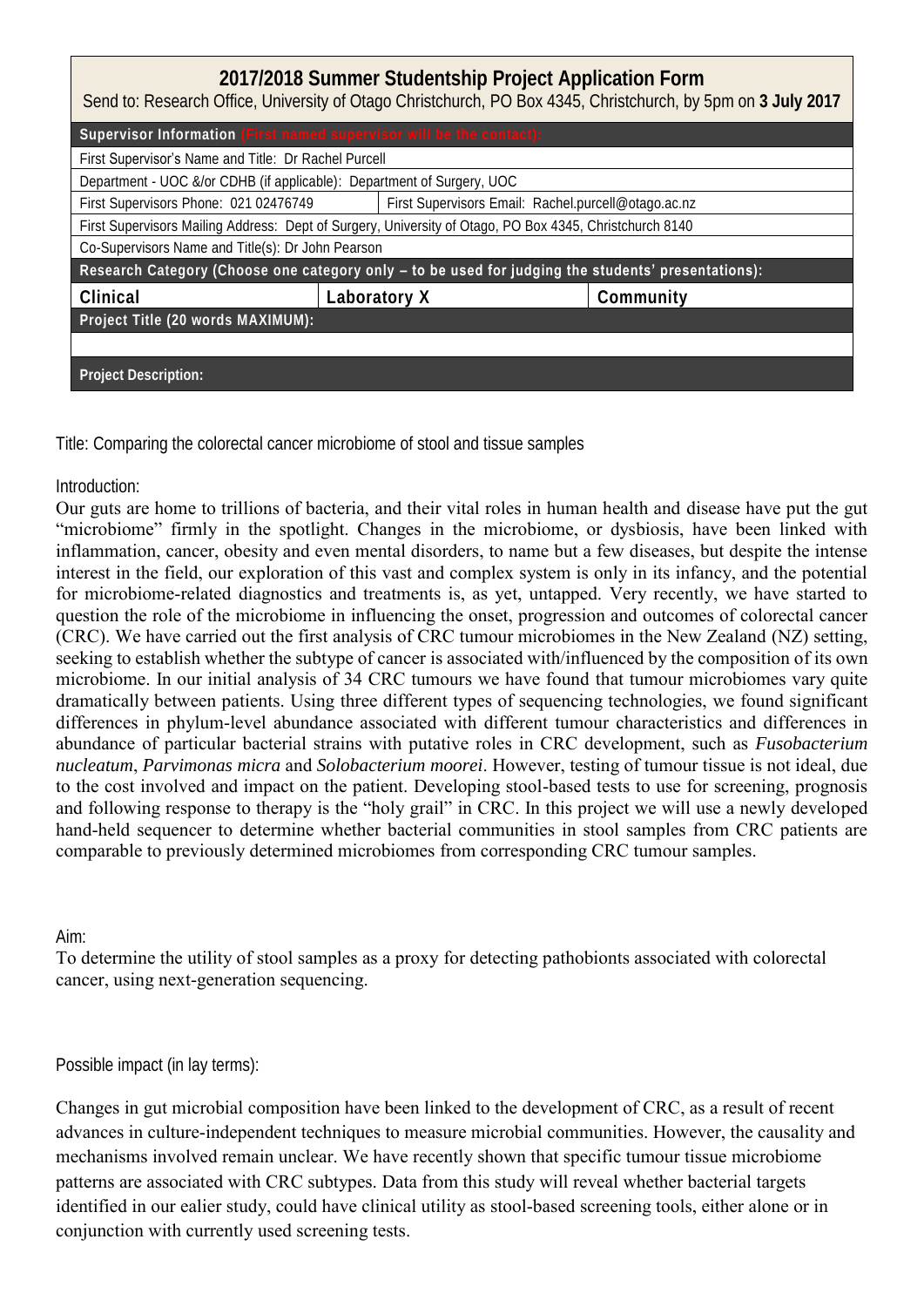Method:

We have previously determined the microbiomes of a cohort of 34 CRC tumours using 16S rRNA sequencing, RNA-sequencing and metagenomic DNA sequencing using the MinIon sequencer (Oxford Nanopore). We have extracted genomic DNA from corresponding stool samples from these CRC patients, taken prior to surgery.

The student will carry out metagenomic sequencing using the MinION sequencer on a subset of these stool DNA samples  $(n = 6)$ , using the protocol that we developed for the tumour DNA samples.

We will use the 'What's in my pot' (WIMP) bioinformatics workflow that enables us to identify bacteria in complex samples in real time. Analysis begins as soon as sequence data starts being streamed (a few seconds after the experiment starts). Each read of streamed sequence data is compared against a database of microbial species, and an identification is made. At the same time, WIMP plots and updates a taxonomic tree of all microorganisms found in the sample.

We will then compare the bacterial composition of the stool samples to that of the corresponding tissue samples at different taxonomic levels, from Phylum to Species. This will allow us to determine differences and similarities in the overall microbiomes of tumour and stool samples.

We will also analyse the presence and abundance of specific bacterial species that we have previously found to be associated with CRC, such as *F. nucleatum, P. gingivalis* and enterotoxigenic *Bacteroides fragilis* and compare our findings to that of tumour tissue.

Finally we will validate a small number of these bacterial targets using quantitative PCR on stool DNA, using a protocol already in use in the laboratory.